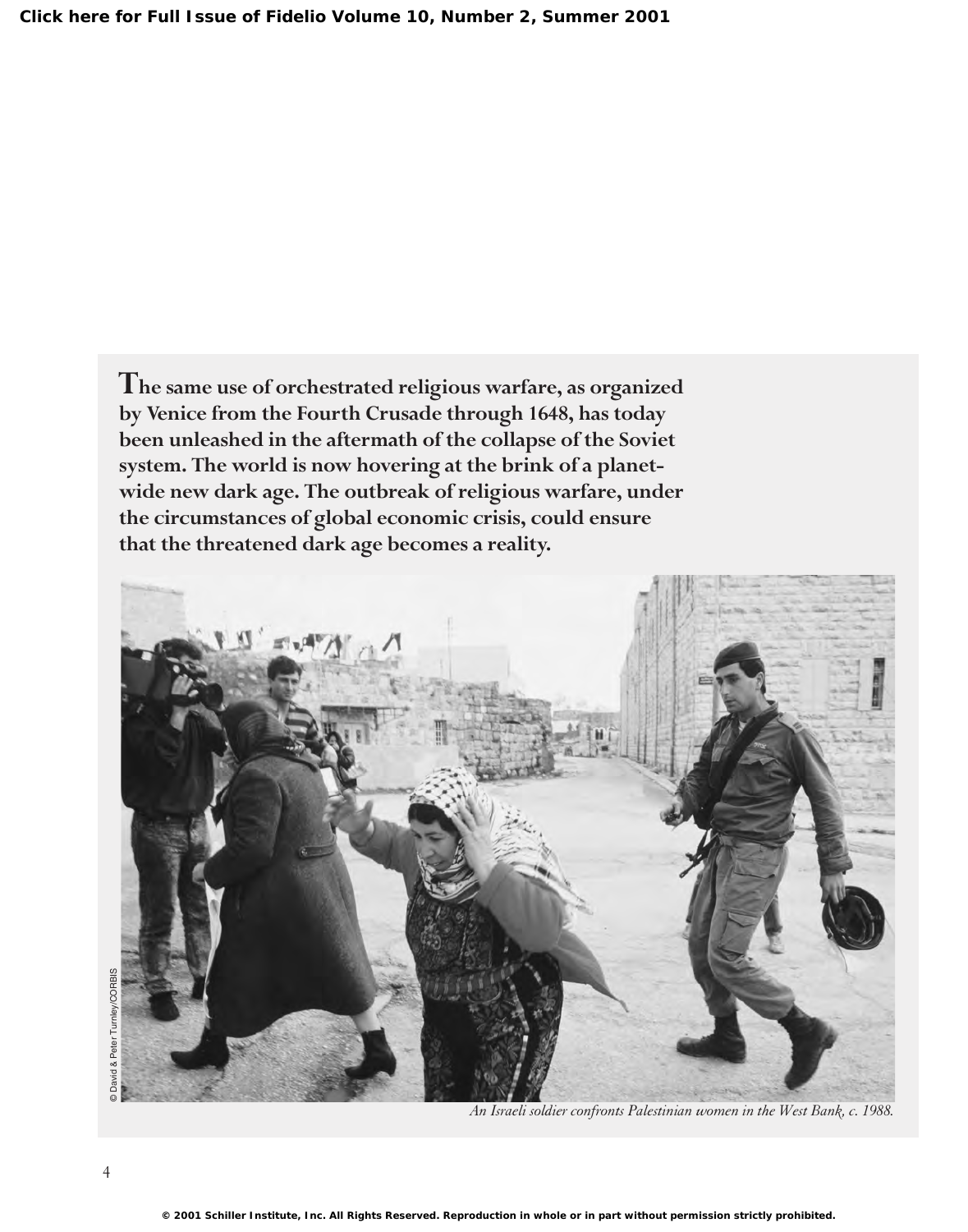# Dialogue Among Cultures: The Road To Peace

## by Lyndon H. LaRouche, Jr.

People have too often excused their lack of initiative<br>to change existing policies, by arguing that history<br>often appears to repeat itself. In fact, in nearly<br>every crisis, mankind has always had within it the potento change existing policies, by arguing that history often appears to repeat itself. In fact, in nearly every crisis, mankind has always had within it the potential, and the moral responsibility, to change the course of history for the betterment of the human condition. So it is at the present moment of grave international financial and other crises. Now, once again, we again face the challenge of changing our fate, by an appropriate act of the human will. Today, the nations still have time to choose, during a relatively short period of time now before us, not to repeat the presently looming threat of religious wars and dark ages which have spoiled the progress of mankind most greatly during past cycles of both medieval and modern history.

On this occasion, I have three leading points to submit. First, I wish to define the meaning of a dialogue among cultures, in a way which is perhaps unique, but I think necessary, among the proposals I have heard made on this subject, from around the world, so far. Second, I wish to *\_\_\_\_\_\_\_\_\_\_*

January 5, 2001

emphasize the role of economic policy in defining the crucial, practical objectives of such a dialogue. Third, I wish to make clear the way in which certain powerful Anglo-American interests, such as Zbigniew Brzezinski's Samuel P. Huntington, and others, intend to foment religious warfare, as a way of preventing a dialogue among cultures from occurring. I shall begin by focussing upon the continuing part played by the willful instigation of religious warfare in modern European history.

#### 1. Religious Warfare In Modern History

To situate the present discussion, consider but a few of those cycles of religious and related forms of warfare, which we should study as lessons from nearby past history, lessons to be applied to that deadly combination of growing potential for such warfare, in a strategic situation, today, which is otherwise defined by a presently onrushing general financial collapse confronting every

*Speech presented to the final session of the symposium, "Peace Through Development Along the Nile Valley in the Framework of a New, Just World Economic Order," Khartoum, Sudan, Jan. 14-17, 2001. The symposium, which was co-sponsored by Sudan's Ministry of Information and Culture, the Centre for Strategic Studies of Sudan, Executive Intelligence Review, and the Schiller Institute, brought together leading political figures from a group of nations, including Sudan, Egypt, Ethiopia, and Nigeria, whose cooperation will be crucial to the development of the region. Lyndon H. LaRouche, Jr. was conference Special Guest speaker, keynoting the opening session with a presentation entitled, "The New Bretton Woods System: Framework for a New, Just World Economic Order." Papers and conference discussion have been published in the Feb. 9 and Feb. 23 issues of Executive Intelligence Review.*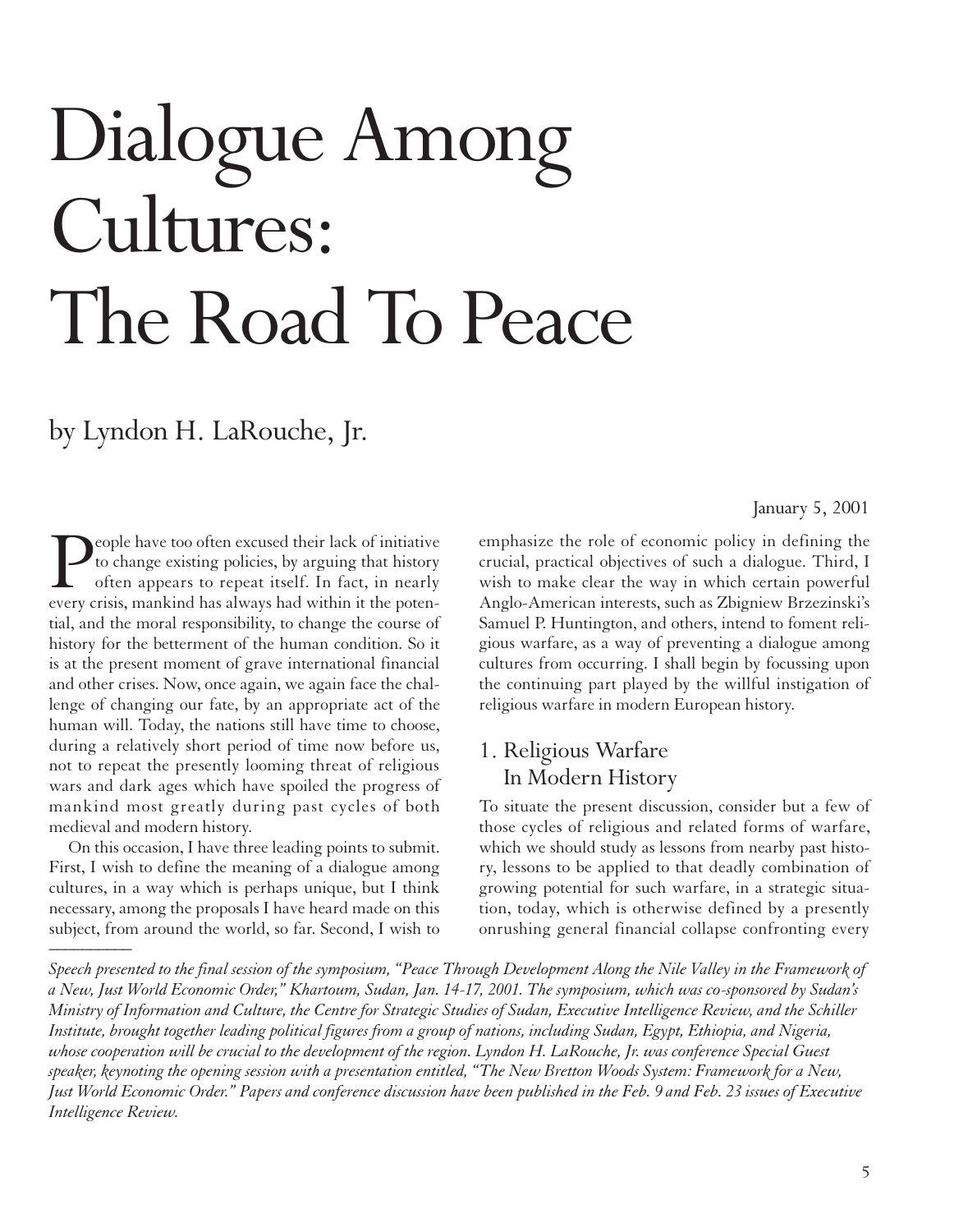part of the world. My attention is focussed upon the willful orchestration of religious warfare, when used by great powers as a strategic weapon of conflict.

For example, for nearly a century and a half, from the 1511 victory of Venice over the League of Cambrai, until the 1648 Treaty of Westphalia, Europe was dominated by religious warfare. The Thirty Years War of 1618-1648, which produced the conditions of a new dark age in Central Europe, as during the earlier war of the Hapsburgs against The Netherlands, typified the entire period from about the A.D. 1511 formation of the so-called Holy League, until the 1648 peace of Westphalia.

These religious wars of the 1511-1648 interval, had been organized by the same Venice which had dominated the Mediterranean as an imperial maritime power, since what was called the Fourth Crusade (A.D. 1202- 1204), through which Venice conquered and looted Byzantium. It was this same Venice, with its Norman allies, which, earlier, had organized the warfare and other ruin which brought about a great collapse of European civilization during the period from about A.D. 1239 through the so-called New Dark Age of the middle of the following century.

This same Venice continued that role, even after the Westphalia peace, for as long as it continued its position, as a leading, if fading imperial maritime power, until near the close of the Seventeenth century. In its post-1511 counterattack on the great reforms introduced under the Fifteenth-century Renaissance, Venice had not only orchestrated, but, to a large degree, created these warring religious factions of the 1511-1648 interval, most of which factions consisted of duped fools who were nominally Christian. By means of these Venice-directed religious conflicts, Venice managed to put those emerging sovereign nation-states of Europe, such as France, England, and the German states, which had been allied against Venice prior to A.D. 1511, at one another's throats.

Even during that 1511-1648 interval, there was some continuation of that splendid legacy of progress in art, science, and statecraft, which had been introduced by the Italy-centered, Fifteenth-century Renaissance. But, nonetheless, Europe as a whole was plunged into what some historians have correctly described as a "little new dark age," only less terrible than the earlier New Dark Age of Europe's Fourteenth century. It was only through the peace secured by the 1648 Treaty of Westphalia, that a somewhat civilized degree of progress and stability was achieved in Europe. The general progress in European economy and political institutions, continued during the often war-torn two and a half centuries following that 1648 treaty, until a turning-point was reached, as a result of the 1901 assassination of U.S. President William McKinley.

It was that assassination of McKinley, which was conducted in the strategic interest of Britain's King Edward VII, which set into motion an alliance between the British monarchy and its former foe, the United States, which unleashed all of the great wars and related conflicts which dominated most of the Twentieth century, up to the present time.

It is important to recognize, that the orchestration of military and kindred forms of strategic conflict, during the entirety of the period following World War I, and until the collapse of the Soviet system during 1989-1991, were organized in the form of religious warfare, largely around the theme of that "crusade against communism" of which Hitler's Nazi regime had been a product and part.

Notably, in all three of these cited cases, that leading into the New Dark Age of the Fourteenth century, the "little new dark age" of 1511-1648, and the great wars of the Anglo-American Twentieth century, these financieroligarchical factions which dominate the ruling financier circles of the Anglo-American alliance of today, were always products of a specific imperial factor of influence. Contrary to the generally accepted mythologies, these wars were not rooted in conflicts in national interests of nations as nations, but were essentially ideological conflicts, either as religious wars, or ideological conflicts, such as the anti-communist crusades, which were of the same character as religious wars.

During the Thirteenth through Seventeenth centuries, for example, Venice, as an imperial maritime and financieroligarchical power, was the determining influence. In every case, the war was either orchestrated by Venice itself, or by a form of financier-oligarchical interest which had been built up according to the Venice model.

In later times, it has been the Anglo-Dutch financialoligarchical interest, which is the model imitated by the rentier-financier interests of Wall Street today. These Anglo-Dutch interests, as typified by the Dutch and British East India Companies, were created, during the course of the Sixteenth and Seventeenth centuries by Venice's powerful financier oligarchy, and modelled themselves, as merchant-banking maritime powers, upon the Venice which had, in fact, authored what became the Dutch and British financier oligarchy of the Seventeenth and Eighteenth centuries. Indeed, since the last decades of the Sixteenth century and early decades of the Seventeenth, it was Paolo Sarpi, then the lord of Venice, who created that empiricist ideology of Thomas Hobbes, John Locke, Bernard Mandeville, and Adam Smith, the ideology which, as Henry Kissinger emphasized in his May 10, 1982 Chatham House keynote, is the empiricist way of thinking which shapes the characteristic mind-set and global behavior of the Anglo-American financier oli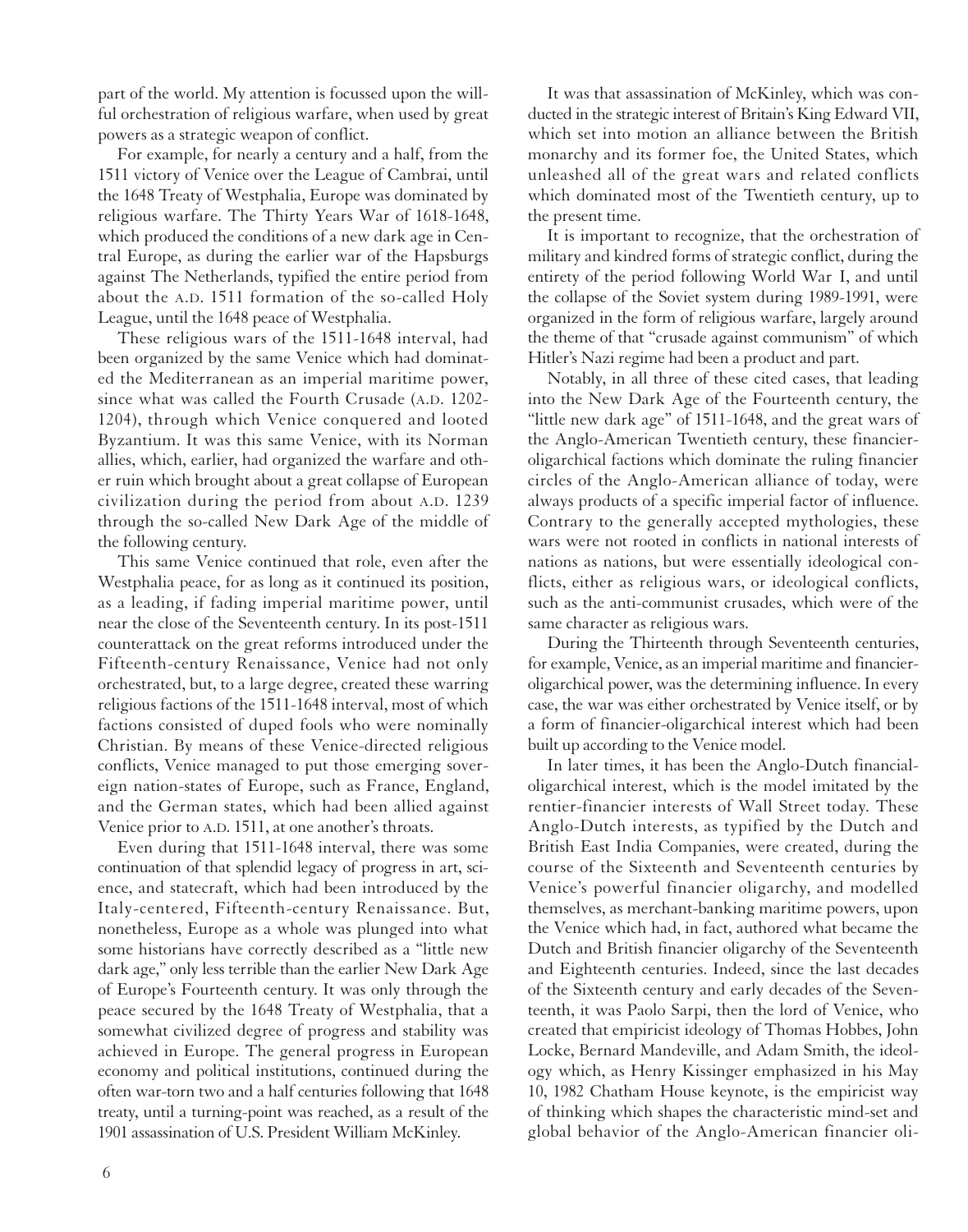garchy, and Kissinger himself, still today.

Still, today, the same legacies of religious warfare from the past are actively promoted, as so-called geopolitical conflicts against China and others, by the financier-oligarchy's New York Council on Foreign Relations.

Today, the same use of orchestrated religious warfare, as organized by Venice over the interval from the Fourth Crusade through 1648, has been unleashed again, in the aftermath of the 1989-1991 collapse of the Soviet system. The world as a whole is now hovering at the brink of a threatened, planet-wide new dark age. The outbreak of religious warfare, under these circumstances of global economic crisis, could ensure that the threatened dark age becomes a reality.

Since the Fifteenth-century introduction of a new form of society, the modern form of sovereign nationstate, and, especially since the 1648 Treaty of Westphalia, the old cyclical pattern has taken on a significantly modified form. In this form, it is the cycles of recurring economic crisis which supply a critical element of impulse and timing, for the modern cycles of religious warfare and kindred conflicts.

Look at the present threat of such religious warfare, and of related kinds of ideological warfare, from the standpoint of what the world as a whole should have learned from Europe's experience of 1511-1648. Let us examine this history with that patient consideration implied in the famous remarks of one notable Harvard Professor Santayana, that those who fail to learn from the history I have just referenced, are therefore condemned to repeat it.

#### 2. The Global Strategic Crisis of Today

To understand the specific qualities of the past decade of unfolding world history, we must focus on axiomatic changes in the correlation of political and economic power which developed during and since the 1989-1991 collapse of the Soviet Union as a leading strategic force.

Beginning 1990, the forces represented by Britain's Prime Minister Margaret Thatcher, France's President François Mitterrand, and the U.S.A.'s President George Bush, Sr., orchestrated an armed conflict between Iraq and Kuwait, which was then used, as a pretext, for unleashing a war against Iraq, which has, in fact, been continued up to the present moment.

The launching of this London-directed war against Iraq, was immediately followed by the unleashing of a series of new Balkan wars, launched under the direction of those British and French interests which had controlled Balkan politics since the post-Versailles Trianon treaty. That Balkan war has been continued, like the Thirty Years War of 1616-1648, and also the Balkan wars preceding World War I, in an evolving form, up to the present moment.

During the same recent period, through the present moment, there has been an orchestrated effort to drown much of Europe in what Zbigniew Brzezinski's associate, Professor Samuel P. Huntington, has proposed should be fostered to become a "Clash of Civilizations," a term which, the Professor has indicated, signifies the intent to manage the politics of nations throughout our planet, by provoking a great conflagration, in the general form of religious warfare, pivotted upon the inciting of a more or less interminable and bloody conflict between Islam and the West.

Professor Huntington's and his associates' proposal, for a nearly planet-wide religious conflict of European civilization against the Islamic world, has been intended as a detonator for this new wave of religious warfare, and has been the setting into motion of the already existing explosive charge of three generations of bloody Arab-Israeli conflict.

At this moment, the intent is to deploy the lunatic types of U.S. Protestant fundamentalists, such as President-elect George Bush's nominee John Ashcroft, closely associated with the incoming U.S. Bush Administration, to foster an atrocity against the sacred Dome of the Rock in Jerusalem, for the purpose of detonating the potential for a new Israeli-Arab war. This war is intended, not only to continue the destruction of Arab states such as Syria and Iraq, but to engage Iran, too, as a target of Israeli attacks, and thus spread the warfare through regions of the world associated with Muslim populations and their neighbors.

We see the same thrust expressed in the fomenting of religious and related strife, organized by the former Anglo-Dutch and Portuguese colonial powers, within Indonesia, and in the hateful targetting of Malaysia by such persons as U.S. Vice-President Al Gore and Gore's accomplice, the avowedly fanatical follower of H.G. Wells, Secretary of State Madeleine Albright. We see the intent of certain Anglo-American interests, to ignite new waves of communalist warfare in the sub-continent of Asia.

Like the religious wars orchestrated by the imperial maritime power of Venice, during the 1511-1648 interval, the threat of widespread religious warfare today, also has a readily defined architecture, as this is merely typified by the close personal, extended family relationship, across Party lines, of Samuel P. Huntington associate Zbigniew Brzezinski to Mrs. Albright, her father Josef Korbel, and Korbel's protégé, U.S. President-elect Bush's advisor, Condoleezza Rice.

Ironically, but not accidentally, the motives for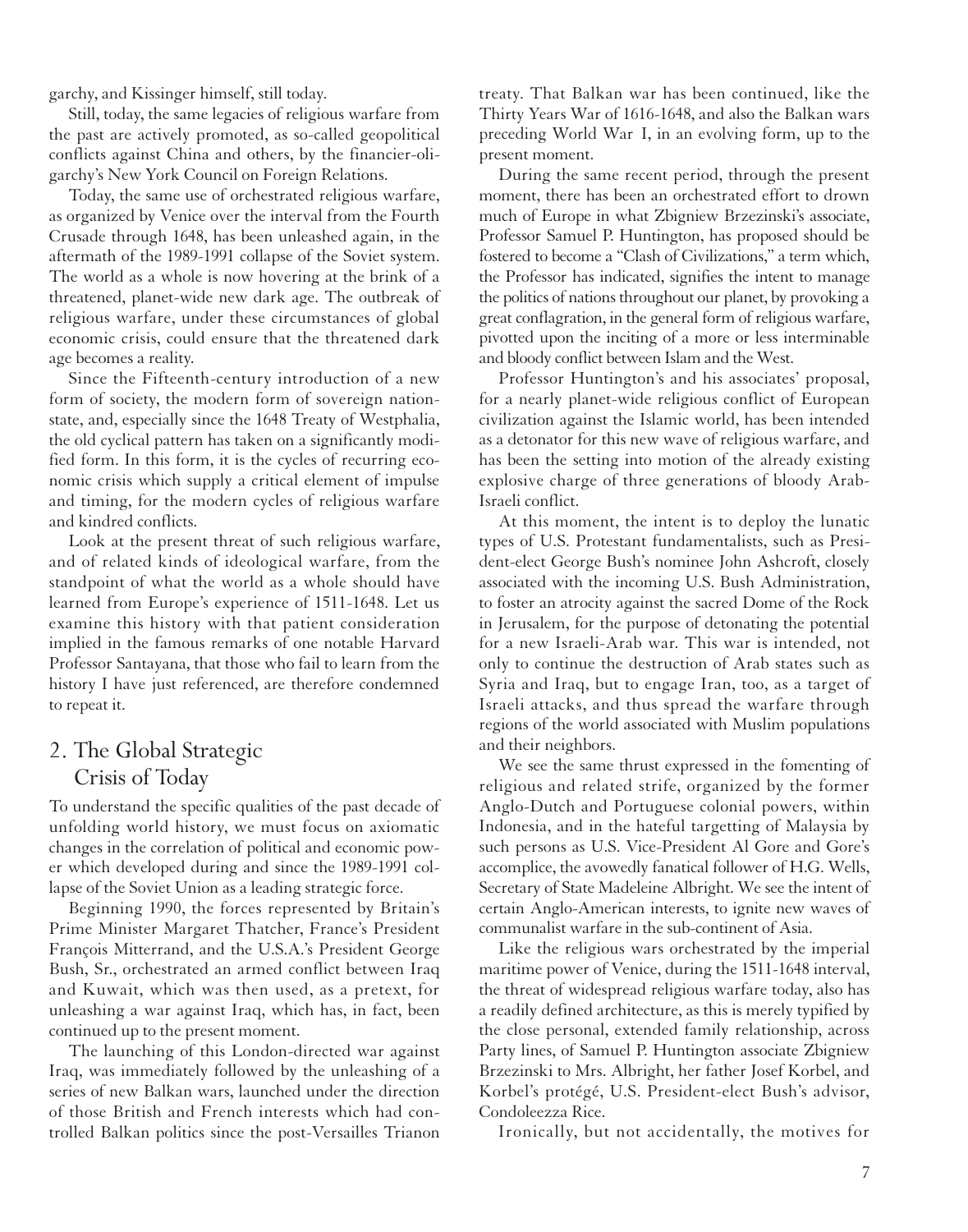**The modern sovereign form of nation-state, as expressed by the U.S. 1776 Declaration of Independence, emphasizes the fostering of those creative powers of scientific and other discovery, by means of which each person may be enabled to participate in and contribute to the progress of the human condition from one generation to the next.** 



*Third graders experiment with seedlings, Pittsburgh, Pennsylvania.*

Venice's orchestration of the 1511-1648 religious warfare, and the motives of Brzezinski, Huntington, and others, for seeking to unleash a so-called "Clash of Civilizations" today, are essentially the same.

Then, in 1511-1648, Venice's motive was to destroy that process of establishing modern forms of sovereign nation-states, such as those which had been founded by France's Louis XI and England's Henry VII. In this, the Venice-directed Holy League and its sequels nearly succeeded. It was the Treaty of Westphalia, which rescued the modern form of sovereign nation-state from the same fate as Europe of the Fourteenth-century New Dark Age. It was the establishment of international law by the Treaty of Westphalia, which permitted the institution of the modern nation-state to emerge as the characteristic institution of modern European civilization.

Today, the form of that conflict is somewhat different; many of the names have changed; but the pattern is essentially the same. Today, the orchestrated ideological form of global conflict, is a conflict with the imperial

interest of the Five English-Speaking Powers, an interest stated in such purely ideological language as "globalization" and "rule of law," symbolic terms which express a revival of the notions of empire and law associated with pagan Rome, terms which express a religious quality of hateful opposition to the principle of the sovereign nation-state.

The ruin of Soviet power, during 1989-1991, encouraged the powers associated then with Britain's Prime Minister Margaret Thatcher, France's President François Mitterrand, and the U.S.A.'s President George Bush, to declare those five English-speaking powers, the Queen of England's United Kingdom, Canada, Australia, and New Zealand, and the U.S.A., as an Anglo-American world-government in fact and force.

Thus, under the latter reign of the 1989-2000 period, not only have measures been taken to destroy the legal basis for the sovereign form of nation-state, but the economic basis as well. Policies of "free trade" and "globalization," combined with the curious use of the name of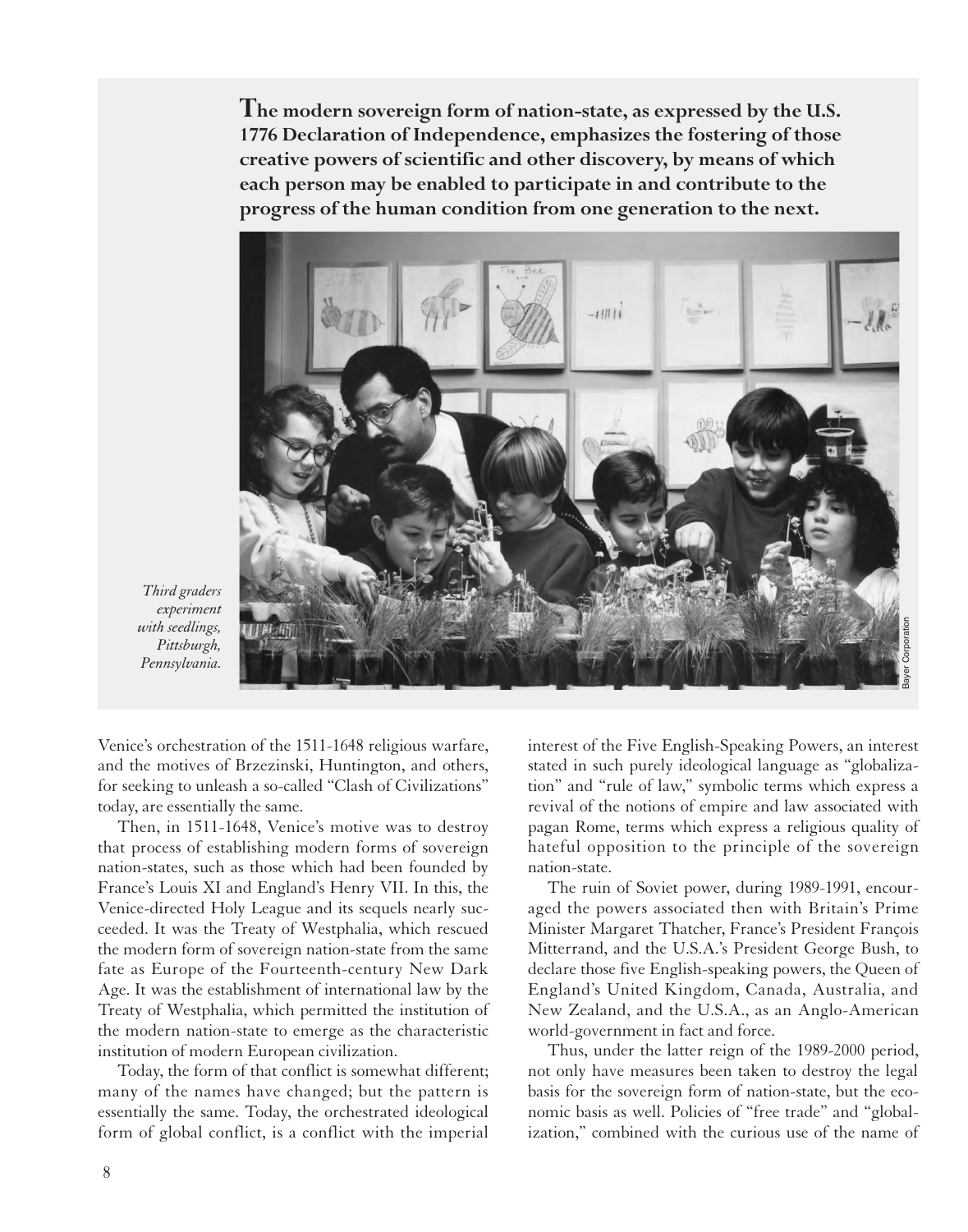"democracy" by Brzezinski's Huntington, represent the effort to establish a style of world-wide imperial rule modelled not only upon the "geopolitical maritime" model of medieval and modern Venice, but also upon the precedent of ancient pagan Rome, a neo-Roman form of imperialism based upon what some have called, euphemistically, "the rule of law," more honestly described as "the imperial rule of Roman law."

The Anglo-American impulse behind this development of 1989-1991, did not begin at the close of the 1980s; exactly such goals had been the goal of the British monarchy since the 1901 assassination of U.S. President McKinley, an assassination which brought financier interests associated with the former slave-holding Confederacy and Wall Street finance into a close alliance with imperial Britain. This was, for example, the repeatedly declared intent of the principal author of the nuclear bombing of Hiroshima and Nagasaki, Bertrand Russell, the intent to compel nations to dissolve their sovereignties in favor of a Roman-style, imperial form of world government.

The connection to 1511-1648, goes even deeper than such leading particular sets of facts of modern European history. Imperial Venice was a form of power based upon a financier oligarchy which spread its tentacles throughout the trade, finance, and politics of all Europe. The Anglo-American interest represented by the would-be imperial Thatcher-Mitterrand-Bush cabal of 1989-1991, and by the matching U.S. Thornburgh doctrine, represents the same kind of special oligarchical interest.

Thus, today, once again, the peace and stability of our planet is threatened, by the unleashing of those kinds of orchestrated religious warfare, which are the most difficult kinds of war to bring to an end, and the most likely to bring a new dark age upon either some large area of our planet, or, even, the planet as a whole. So, it is urgent that we, today, learn certain valuable lessons from the recent eight centuries of today's now globally extended European civilization; it is important to recognize points of historical coincidence between what was achieved by the 1648 Treaty of Westphalia, and what has been lately proposed, as by such leading figures as the President of Iran, as a dialogue among cultures.

### 3. The Economics of a Doomed System

Although the use of religious warfare as a strategic weapon is very ancient, the Twentieth-century cycle has crucial features which make the present world economic crisis qualitatively different than any other crisis of the preceding two centuries of the history of today's globally extended form of modern European culture.

During the Twentieth century, until about 1966- 1971, the overall trend in economic development was for an increase in the average productive powers of labor, and for improvements in demographic characteristics of the population of Europe and the Americas, in particular. Beginning about thirty-five years ago, beginning during the 1966-1968 Presidential campaign of Richard Nixon, there was an orchestrated resurgence, within my U.S.A., of the pro-racist forms of allied, socalled "Christian fundamentalist" and what Israel's David Ben-Gurion had once condemned as pro-fascist, "right-wing Zionist" beliefs, which, taken together, are the chief mass-based expressions of ideological impulses behind the Southern Strategy factions in the Republican Party, as introduced under President Jimmy Carter, to the Democratic Party, too. Under the influence of this ideological influence on U.S. policy-shaping, the demographic characteristics of the Americas and Europe have been moving, by intention, along a downward course.

Typical of this downward trend, has been the spread and intensification of pro-Malthusian policies, and the systemic destruction of the economies of those and other regions of the world under those influences. Once the Soviet system ceased to be a strategic rival of the trans-Atlantic power, the governments of those powers moved, immediately, to bring about a general destruction of those institutions of basic-economic infrastructure, agriculture, and industry, upon which the strength and security of nations had depended up to that time. This savage destruction of the former "fullset economic potentials" of national economies, unleashed with full force, globally, during the recent decade, represents an acceleration of economically suicidal trends in the same direction launched within the U.S.A., and elsewhere, in the aftermath of both the assassination of U.S. President John F. Kennedy, and President Lyndon Johnson's sponsorship of two civilrights laws whose enactment enraged the traditional racist currents within the U.S.A.

This coincidence between the rise of pro-racist policies in the leadership of both the Republican and Democratic parties of the U.S.A., and the promotion of so-called neo-Malthusian, and also racialist policies for economy and population-control, was never accidental. This connection is best understood from inspection of the relevant internal history of the U.S. itself. This connection exposes the crucial problem which must be overcome, if we are to enjoy the cooperation and other benefits to be sought through a dialogue among cultures.

The institution of chattel slavery, as practiced in the U.S.A. upon persons designated as of African descent, is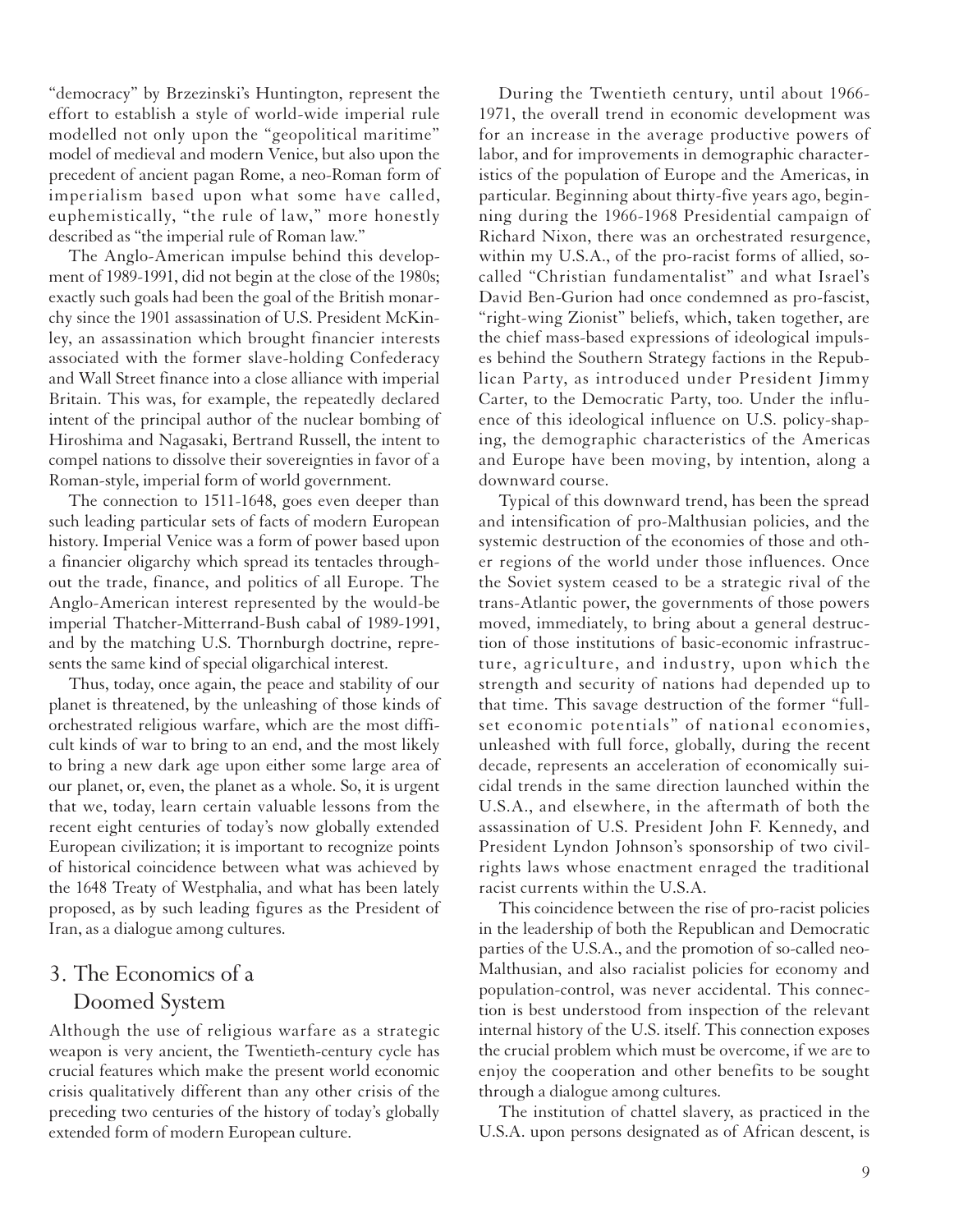much more than an obvious crime against the victims of such inhumanity. Such practice of slavery, as upheld by the authors of the treasonous conspiracy known as the Confederate States of America, expresses a conception of mankind which is intrinsically contrary to the conception of man under the Mosaic doctrine common to Christianity, and Islam. The forces which have seized a dominant position in the political parties of the U.S.A. since Nixon's 1966 launching of the Republican Party's Southern Strategy, are premised upon the Confederacy's perverted and degenerate conception of the nature of man. Many of the supporters of that neo-Confederate political outlook, such as the popular base of the Bush Republicans such as President-elect Bush's nominee John Ashcroft, and the Gore Democrats, profess themselves to be Christians; obviously, they are not.

Not only are such neo-Confederate cultural outlooks intrinsically racist, and therefore anti-Christian and anti-Islam. The political and economic policies of those proracist currents are fully congruent with their pro-bestial, virtually satanic misconception of the nature and rights of the human individual personality.

On this account, the issues of economy and dialogue of cultures, become immediately one and the same.

The modern form of European civilization, the form known as the sovereign nation-state republic, derived its conception of economy and politics from a long struggle in Europe to establish forms of nation and economy which are consistent with Christian civilization's conception of the essential nature of man, as a creature made in the image of the Creator.

Thus, the revolutionary, modern form of European sovereign nation-state, as first defined during the Fifteenth-century Renaissance, was premised on the notion that government has no moral authority under law, except as that government is efficiently committed to the promotion of the general welfare of both all of the living and their posterity. In other words, earlier forms of society, in which some men treated the majority of humanity as virtually human cattle, were to be outlawed. Society must be constituted, as obliged by its highest law, natural law, to express and protect that quality of the individual person which coheres with the notion of man as made in the image of the Creator.

Thus, the modern sovereign form of nation-state, as expressed by the U.S. 1776 Declaration of Independence, like the policies which informed Louis XI's France and Henry VII's England during the late Fifteenth century, emphasizes the fostering of those creative powers of scientific and other discovery, by means of which each person may be enabled to participate in and contribute to the progress of the human condition from one generation to





the next. As this policy was set forth by Nicholas of Cusa, during the Fifteenth century, this requires that we adopt as an objective an ecumenical fraternity among sovereign nations, such that each is pledged to promote the common good for its own people, and to cooperate in a community of principle among nations, to promote the common good of them all.

In contrast to this, today's U.S. ideological followers of the Confederacy's tradition, insist on placing the "free trade" interest, and that of so-called "shareholder value," not only above human values, but even as opposed to human values. They not only oppose, but denounce that principled dedication to the general welfare, which is the highest constitutional law of the U.S. republic.

In the history of progress within modern European civilization, the building-up of the means for scientific and technological gains in the productive powers, and conditions of life, of labor in general, was expressed in large-scale promotion of basic economic infrastructure, chiefly by government, and the fostering of credit to assist farmers, industrial entrepreneurs, and others, in prospering in those activities which represented a contribution to progress in the general welfare of the society as a whole.

The economic forces associated with such progress, include progressive individual farmers, entrepreneurs, technologically progressive forces of industrial labor, and the scientific and other professions essential to fostering such progress.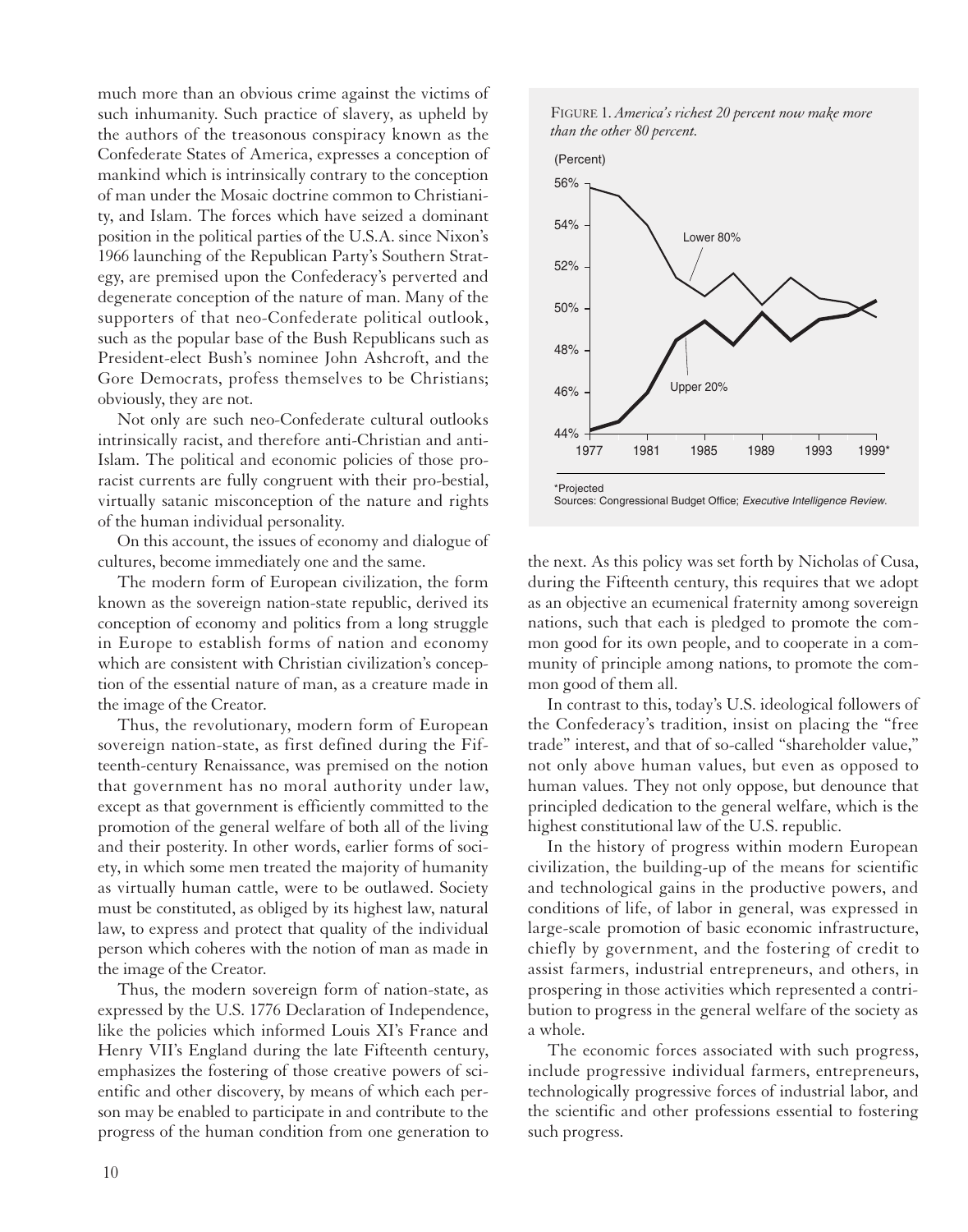The 1966-2000 attempt of the neo-Confederacy forces to re-establish and consolidate the traditions of the slaveholders' Confederacy, has been expressed in a rabid effort to eliminate the political power of those combined, agricultural, industrial, and professional forces in society, on which support for the principle of the general welfare depended. Thus, the lower eighty percent of the familyincome brackets of the U.S.A., which commanded the overwhelming majority of the total national income in 1977, when Jimmy Carter become President, have been reduced, by Carter's and other policies, to far less than half the total today [SEE Figure 1].

Thus, in the U.S.A., Europe, and elsewhere, since the mid-1960s, we have witnessed a malicious and increasingly savage commitment to the destruction of those elements of infrastructure, agriculture, industry, and relevant learned professions, on which the successes of pre-1966 economy depended, in the U.S.A., Europe, and elsewhere.

Because of the extensive destruction of those elements of national and world economy, on which the pre-1966 recovery of the U.S. and European economies depended absolutely, we have reached the year 2001 in a global condition far worse than that of the 1929-1931 financial collapse. The successes of the neo-Confederacy and like-minded forces of neo-Malthusianism, globalization, and related utopianism, have destroyed the substructure of the world's economy to such a degree, that the economic crisis now gripping the world, is no mere business-cycle or similar crisis; this planet, for the first in modern history, now faces a general economic-breakdown crisis.

This consideration points out the crucial role a dialogue among cultures must play in preventing the plunge of the entire planet into a global form of new dark age for all humanity.

#### 4. Economics, Politics, And Faith

The possibility of avoiding such a new dark age, requires a great degree of emphasis upon the economic side of the discussion. Economics, if properly defined, as physical economy, rather than price-accounting, was created as an expression of that conception of the nature of man as a creature made in the image of God, to exert dominion over all other things. This notion of physical economy, provides the foundation upon which various cultures' agreement in practice must be premised.

Economics as a scientific practice of statecraft, was first developed during Europe's Fifteenth century. This occurred as a by-product of a then new, revolutionary

design in statecraft, a design upon which the continuation of the institution of the modern form of sovereign nation-state depends absolutely.

Before that Fifteenth-century reform, the population existed for the pleasure, comfort, and power of a ruling oligarchy and its lackeys. This was the kind of oligarchical society defended by the reactionary Dr. Quesnay's doctrine of laissez-faire. It was the introduction of the principle, that the moral legitimacy of government depends upon its efficient commitment to promote the improvement of the general welfare of the entire population and its posterity, which was the act of birth of political-economy, with the emergence of such pioneering new forms of government under France's Louis XI and England's Henry VII.

Within that context, the core of the basis for the kind of strategic dialogue of cultures needed today, is therefore to be found in that conception of the nature of the human individual which is common to the Mosaic tradition of Judaism, Christianity, and Islam: the conception that each person is made in the likeness of the Creator, and thus endowed with certain innate powers not to be found among the beasts. This is especially true of Christianity and Islam, which have been both characteristically missionary cultures, reaching out to all mankind with this common message, that the individual person is made in the image of the Creator and endowed with powers like those flowing from the Creator Himself.

In particular, for the case of today's globally extended modern European civilization, all of the notable successes, which had been more or less peculiar to the rise of modern European civilization since the Fifteenthcentury Renaissance, have been the fruit of basing the notion of modern sovereign form of nation-state upon that conception of the universal nature of the human individual, as a creature made in the image of the Creator, and having the obligations and rights of one bearing that nature.

Thus, this notion of the nature of man is historically characteristic of the modern development of Europe, the Americas, Africa, and the Islamic world generally. In some influential cultures from other parts of the world, this notion of man is not accepted axiomatically, even though there may be sympathy for it, in practice if not necessarily in traditional beliefs.

In those broad terms, such are the conditions of belief around which an efficient form of dialogue of cultures is to be organized. I propose that the following steps are the most essential ones.

First, those of us, who embrace the notion of the nature of the individual person as made, from inception, in the likeness of the Creator of the universe, must estab-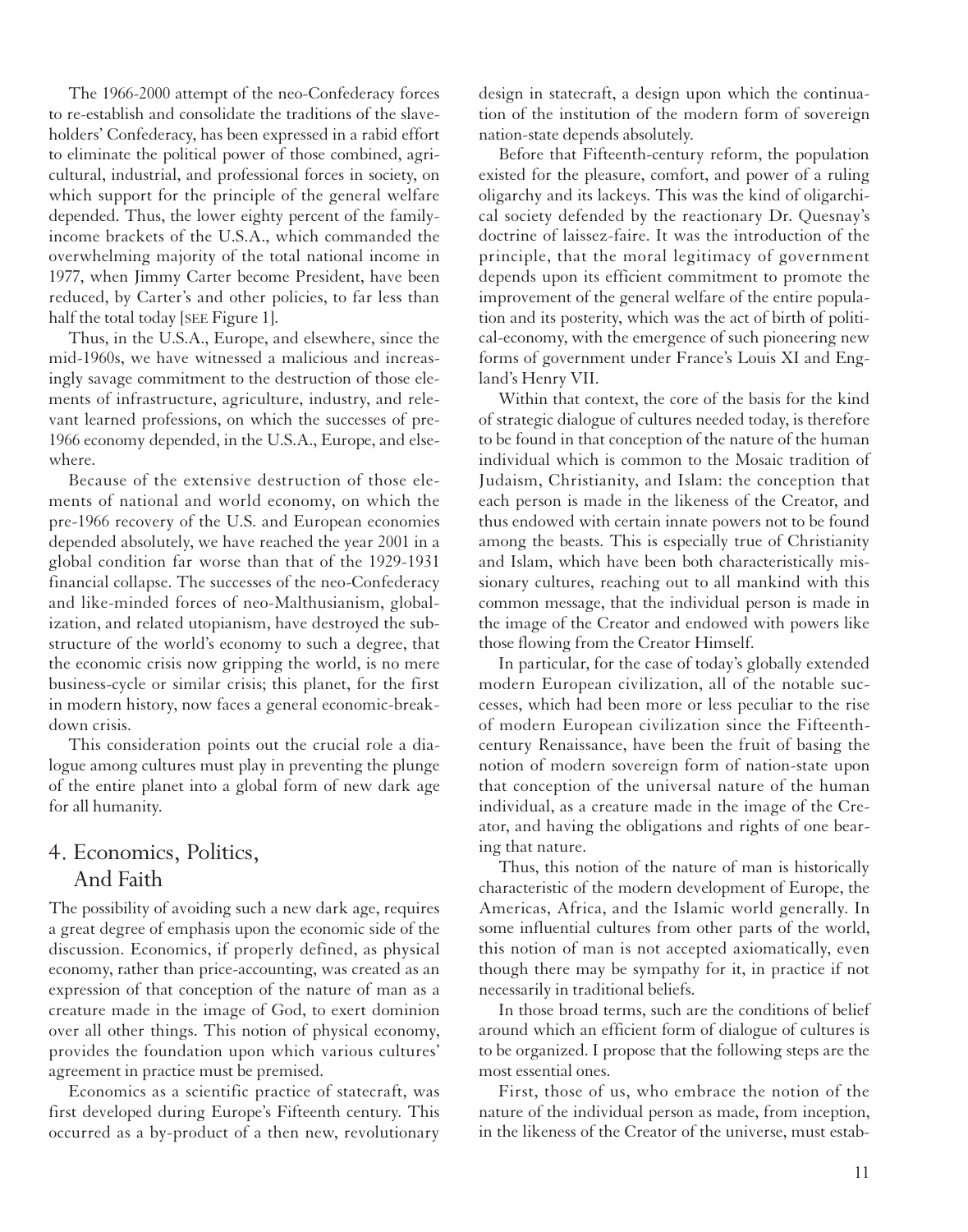lish an ecumenical fraternity among ourselves on the premise of this specific conception of the nature of the person. Through our unanimity on this strictly defined, limited point of ecumenical agreement, we must reach out in dialogue with others, to win them to understanding of certain notions of what may be called "natural law," upon which all nations and peoples might premise a suitable fraternity.

Second, we must persuade those who may require such persuasion, that it ought to be the common principle, both within states, and among the members of a community of nations, that government has no legitimate moral authority under rule of natural law, except as it is efficiently committed to promote the general welfare of the entire population and its posterity. This definition of general welfare, sometimes called the common good, must be in accord with the given nature of the human individuality.

Third, from this conception of the common good, we must derive a self-governing sense of mission. It is not sufficient to agree to words on paper. Intention must be expressed in positive action; intention is no more sincere than the commitment to a sense of mission which makes professed intentions real ones. There are grave injustices rampant in the world today, not only those injustices imposed by willful cruelties, but injustices which are the fruit of negligence.

On this third account, the most crucial moral test by which the good will of any nation is to be assessed, is that nation's view of the generally worsening conditions imposed, or otherwise induced within the continent of Africa, sub-Saharan Africa most emphatically.

It is notable, that U.S. President Franklin Roosevelt, confronted Britain's Prime Minister Winston Churchill on this matter of Africa, during their celebrated wartime confrontation at Casablanca. Roosevelt presented there a rather detailed picture of the large-scale infrastructure-building and related measures to be taken with U.S. support during the post-war period. Roosevelt also warned Churchill that, at the close of the war, the power of the U.S.A. would bring to an end the relics of the colonial and imperial rule by Portuguese, Dutch, British, and French interests, over colonized and semi-colonized parts of the world. Unfortunately, as soon as Roosevelt's premature death had occurred, his successors in power took the side of Churchill against Roosevelt's intentions.

Now, the preceding background so outlined, I come to the meat of the matter.

I propose, that all of the essential features of a relevant form of policy-discussion among cultures can be derived from examining what ought to be considered the shared ecumenical principles among Christianity, Islam, and the Mosaic principle, that all men and women are made equally in the image of the Creator, and endowed with those powers by means of which mankind should exert dominion over other forms of life and non-life alike. When I use the term "natural law," I mean that, as it is also incorporated in the 1776 U.S. Declaration of Independence. If we accept this definition of the individual person's nature as the basis for the universal natural law, by which mankind must govern itself, all of the essential axioms of cooperation among those cultures are implicitly provided.

In that case, if we, sharing such ecumenical commonality, agree, then we must also reach out to our brothers and sisters in cultures which do not necessarily adopt the conception of man shared among the heirs of the Mosaic tradition. We must establish a form of ecumenical comprehension between ourselves and those brothers and sisters.

In considering such a course of action, we should be forewarned by the lessons of the way in which the enemy has utilized the weapons of religious and kindred warfare repeatedly, in the past. Only, as the 1648 Treaty of Westphalia approximates this lesson for the modern European experience, if we are sufficiently committed to a common principle as the fundamental political interest of each of us, in common, as a mission expressed in practice, will we be able to defeat those forces of evil merely typified by the case of Samuel P. Huntington today.

We must also be advised, that commitment to mere letter of ecumenical agreement, is not sufficient. We must give substance to agreement through forms of common practice, which are coherent with that agreement in principle.

What that sense of mission must be, is shown to us, in the simplest way, by considering the span of development of the newborn individual to the point it has become a matured adult. The lessons of economic history show us, that just as the biological maturation of a newborn person requires a period of development spanning about a quarter of a century, so the practical goals which should unite us must be expressed in terms of the benefits our generation will contribute to the role to be played by the children and adolescents of today. I mean, we must concretize our agreements on grounds of moral principle, in terms of those great works to be undertaken over a period of up to twenty-five years, more or less.

Such works are, typically efforts in building-up the essential basic economic infrastructure, on which the future of productive economy depends. This means large-scale development of systems of transportation,